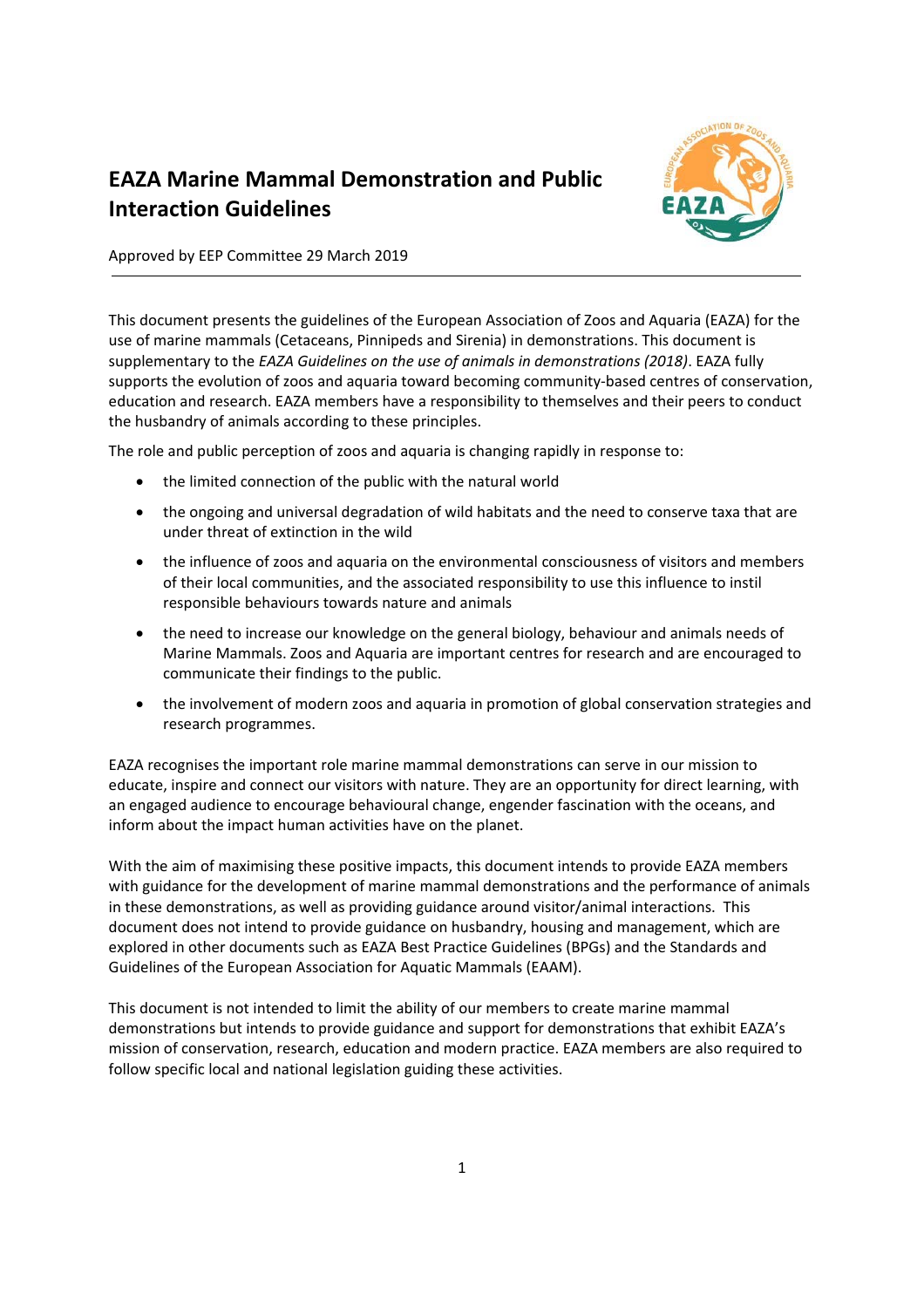## **1. Definitions**

- **1.1 Demonstrations** are defined as any case where an animal is demonstrating behaviours, under the supervision of a trainer in the view of visitors, with the intention of educating, inspiring, and entertaining our visitors. This would also include visitor interactions and experiences.
- **1.2 Training** is defined as applied use of operant and/or classical conditioning method to selectively shape an animal's behaviour to aid in health management, husbandry, public display, applied conservation, research, and safety. Benefits of training include, but are not limited, to: promoting husbandry, improving veterinary care, mental stimulation, giving an opportunity for choice, development of a trusting relationship between animal and trainer, learning opportunities, encouraging social interaction and cohesion and variability in a controlled environment.
- **1.3 Trainer** is defined as an experienced staff member with specific marine mammal biology knowledge and husbandry, behaviour and training knowledge and experience.
- **1.4 Educator** is defined as a staff member or volunteer that provides inspiring conservation educational messaging during the demonstration.
- **1.5 Visitor** is a member of the public observing or participating in a demonstration, interaction programme or special event.
- **1.6 Visitor/Animal interactions programmes** are defined as any programme with the express intention of bringing visitors into contact between human and animal under behavioural control and with the guidance of a trainer. This includes but is not limited to feeding opportunities, touch pools, contact programmes, and photo opportunities. This also includes volunteers during demonstrations and backstage/VIP tours.
	- 1.6.1 **In water programmes** are defined as any programme when a visitor enters the water with an animal under behavioural control and with the guidance of a trainer. This includes shallow water (platform or sunken dock) interactions as well as deep water.
- **1.7 Props** are any external device used during the demonstration. These may be targets, toys, set pieces, ropes for jump height, etc.
- **1.8 Anthropomorphism** is the attribution of human traits, emotions, or intentions to non‐human entities.

## **2. Guidelines for Demonstrations**

## **2.1 Exhibit**

- 2.1.1 The exhibit and facility must meet EAZAs Standards for the Accommodation and Care of Animals in Zoos and Aquaria (2019, hereafter referred to as the EAZA Standards) and should follow guidelines for species specific enclosures as laid down in EAZA Best Practice Guidelines. These standards and guidance for exhibit design, housing and management are therefore not part of these demonstration guidelines.
- 2.1.2 Animals must be provided with choice in pools, and the ability to not participate in the demonstration.
- 2.1.3 Animals should be maintained under natural lighting conditions and photo period.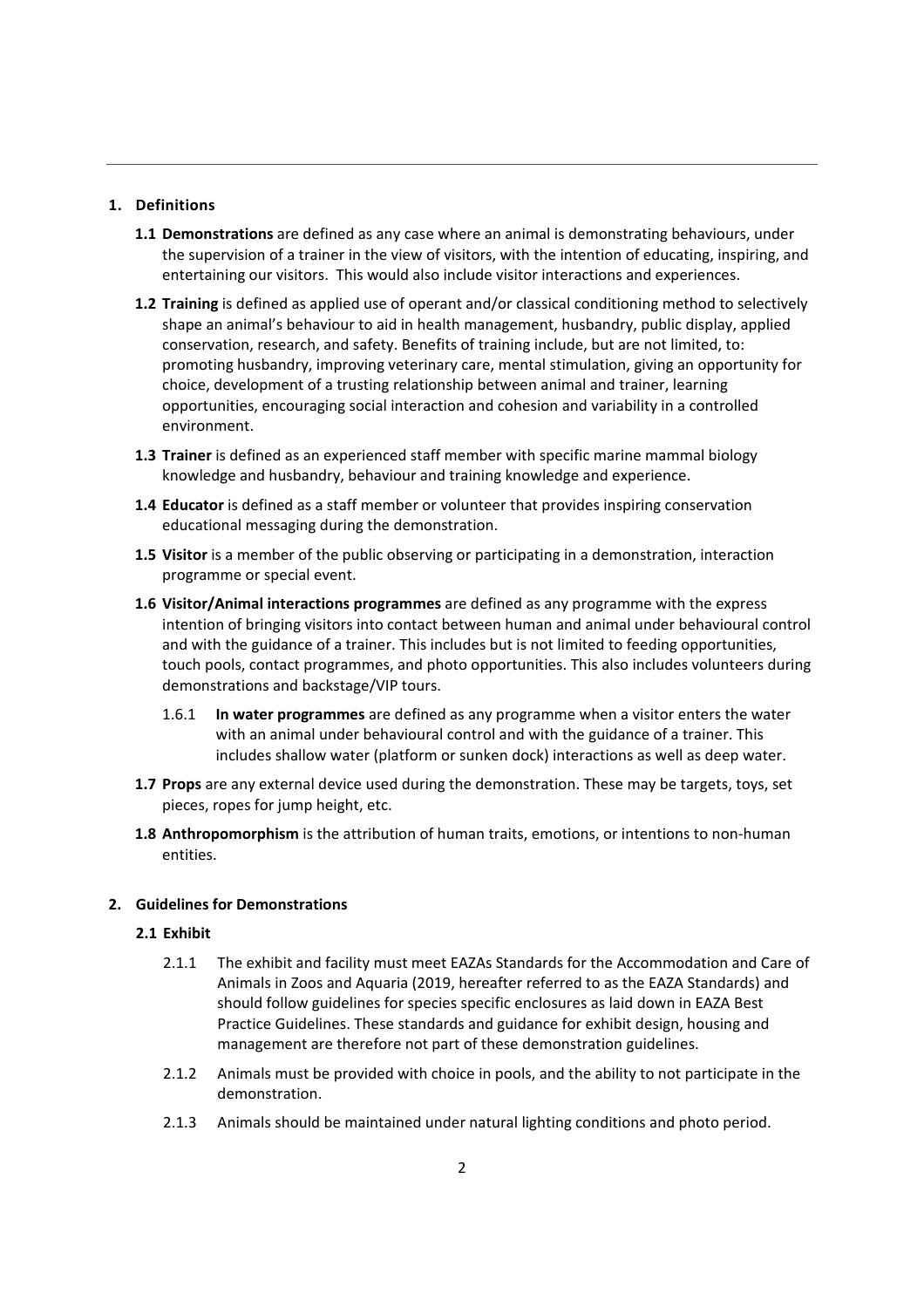2.1.4 Species specific guidelines for exhibits and photo period will be outlined in the EAZA best practice guidelines.

## **2.2 Sound effects and Music**

- 2.2.1 Members should minimize the exposure of animals and visitor to sound that may cause auditory discomfort or distress during the demonstration. Monitoring of acoustic levels (both above and below the water surface) should be done on a regular basis, and especially when changing demonstration soundtracks, changing of speaker or microphone equipment, or use of mechanical props.
- 2.2.2 Sound and music should be limited to above ground speakers, with volume at the lowest reasonable level to allow visitors to clearly hear the messaging. Music and sound production should be limited to demonstrations or specific training/research sessions. Location, direction, and volume of speakers should be considered for providing maximum comfort for the animals and visitors. Members should follow local legislation on sound limitations and dB requirements.
- 2.2.3 Concerns about sound pollution related to pumps, waves, and spray should be considered and monitored for possible negative effects when adding to demonstrations.
- 2.2.4 Special lighting or environmental effects, such as lasers during a night demonstration or fog effects should not hinder or harm the animals participating in the demonstration.
- 2.2.5 Species specific sound ranges and limitations will be outlined in the EAZA best practice guidelines.

## **2.3 Accessories, Props, Etc.**

- 2.3.1 Behaviours involving props during the demonstration should be explained. (e.g. a rope pulled to a height for targeting or jumping over demonstrates the animals visual and physical dexterity to assist the visitors understanding of the animal's natural capabilities.) The preference is for props that may be encountered in the animals' natural environment. While animals may interact with all manner of enrichment devices, trainers should be aware of inadvertent messaging that may be received by visitors.
- 2.3.2 Props and enrichment items must be evaluated for human and animal safety prior to being used.
- 2.3.3 Trainers are free to interact with all props as part of the demonstration.
- 2.3.4 Using animals to advertise products or services is considered disrespectful to the intrinsic value of the animals. Branded props, such as an animal putting recycling into a branded trash can are strongly discouraged.

## **3. Variability of Demonstrations**

**3.1** Demonstrations should be changeable, variable and creative to keep animals fit and engaged by providing mental and physical stimulation. Variability in behaviour selection, reward, animal choice, and social context can and should be considered a major part of psychological and physiological enrichment.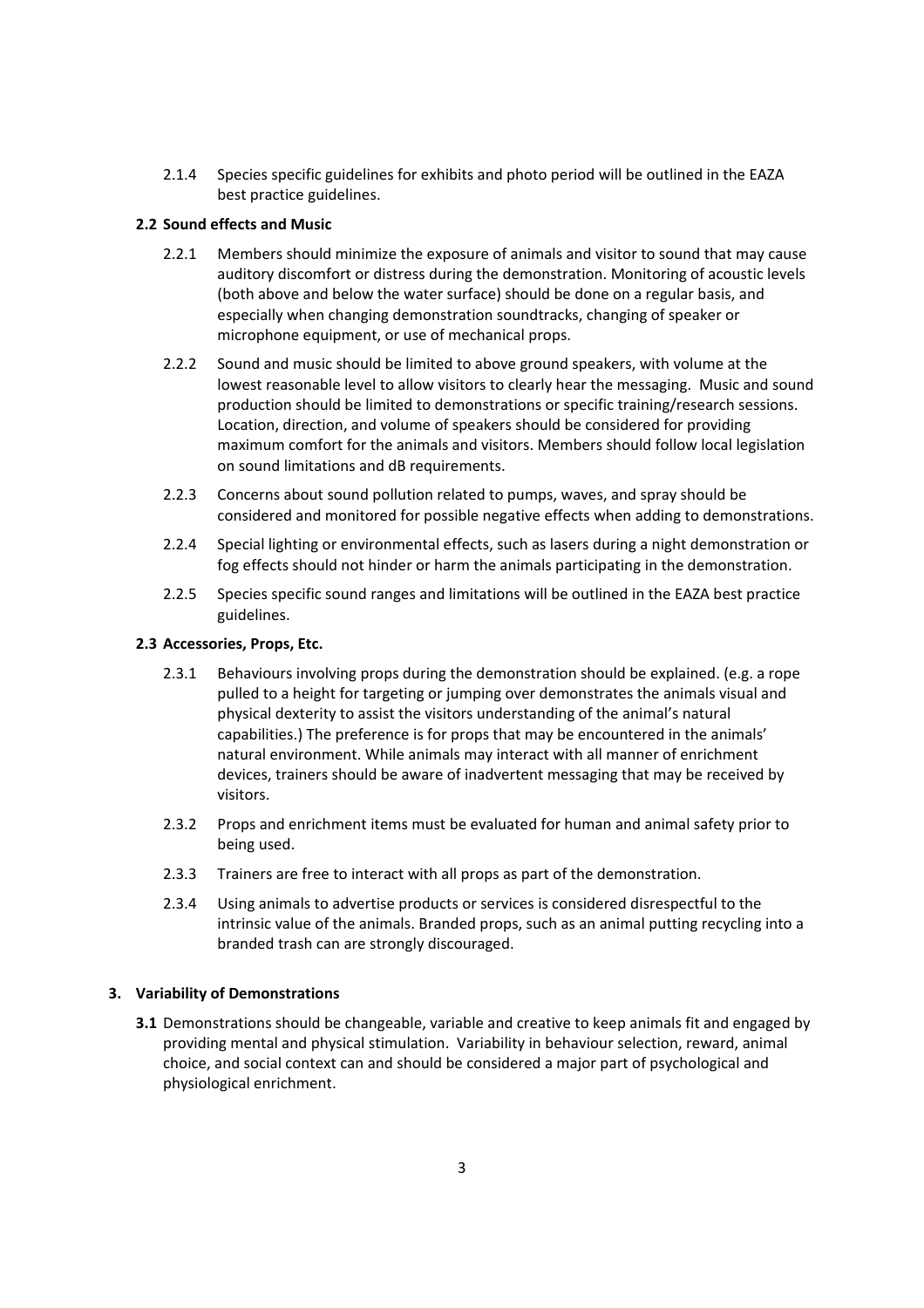#### **4. Animal Selection**

- **4.1** EAZA Ex situ Programme (EEP) (non)‐breeding and transfer recommendations must be followed as in accordance with the EAZA Population Management Manual (2019). EEP participants can and should weigh into the process of developing these recommendations, however, decisions based on "popularity" or level of training for demonstrations cannot be a reason to deny the transfer of an animal to another facility.
- **4.2** Animals are expected to be maintained in a compatible social environment in agreement with the EAZA Ex situ Programme (EEP) recommendations to meet the psychological and physical needs of the animals. Animals may be separated from the normal social environment for demonstration, training and husbandry purposes. EAZA best practice guidelines will outline species specific recommendations on social separation
- **4.3** Animals participating in the training programme for demonstrations must be in good condition. Pregnant females and any animal diagnosed with a medical problem or under treatment must be approved by a veterinarian for continued or modified participation in demonstrations.
- **4.4** EAZA does not support the use of rearing techniques for demonstrations that directly affect the welfare and health of the animal such as:
	- 4.4.1 The premature removal of an animal from the mother for specific use in a demonstration that negatively impacts the dyad and social bonding.
	- 4.4.2 Any techniques that would negatively affect the EAZA Ex situ Programmes (EEPs and ESBs).

## **5. Welfare Monitoring**

**5.1** EAZA requires the consistent use of state-of-the-art welfare monitoring tools according to current, available standards for all animals.

## **6. Behavioural Selection and Feeding Techniques**

- **6.1** Animals are to be exhibited as animals and not as humans. Acting and anthropomorphic behaviours are highly discouraged and EAZA members should refrain from demonstrating such behaviours. This would include responding to questions, waving hello/good bye with pectoral flipper or tail, playing a character, using human implements, wearing clothes, dancing to music etc. Note: Some of the same physical movements can be presented in a "neutral" or educational context.
- **6.2** The animals should be the primary focus of the demonstration. Trainers may play a "character" or "acting role" in the demonstration to engage the audience in order to deliver a specific message. They should never demean the animals and their conspecifics.
- **6.3** Aerial behaviours and water work represent a natural form of communication and social interaction and a good opportunity for enrichment. These types of behaviours in a demonstration allow the representation of an animal's strength, agility and group coordination capacities. In no circumstances should a behaviour serve to only show a trainer's acrobatic capabilities.
- **6.4** Trainers must never require animals to perform behaviours that can cause them physical harm. For example, an animal supporting a trainer's full body weight on their vertebral or cervical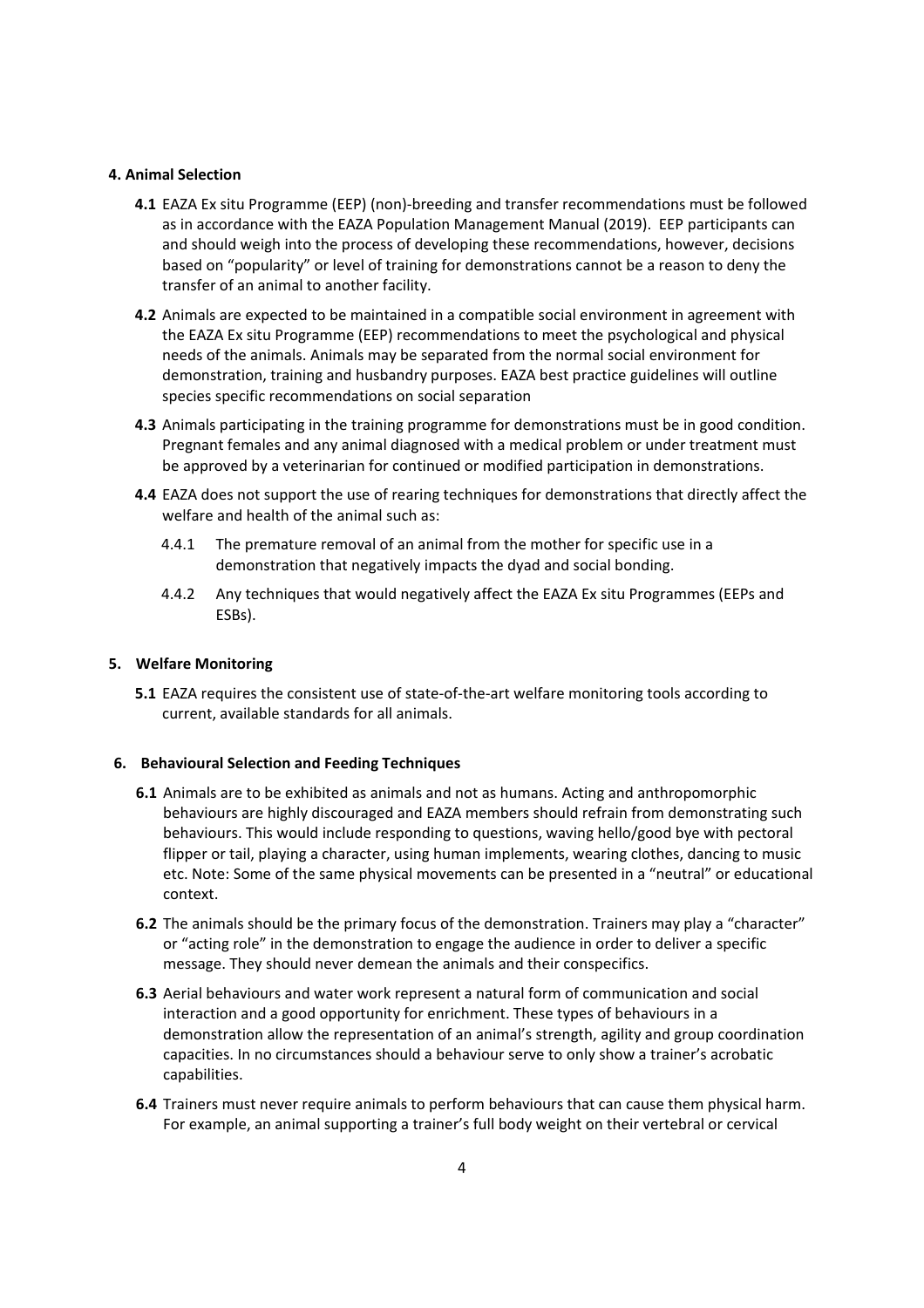column represents a potential veterinary concern. This is not applicable when both bodies are submerged.

- **6.5** This document does not aim to limit the trainers' interaction and enrichment capabilities. Trainers are encouraged to think creatively to develop novel behaviours or messaging contexts to create demonstration formats that meet current expectations within modern zoological settings.
- **6.6** Animals must receive all individual diet necessary for their health and maintenance regardless of training activities. Withholding of food is not permitted in this context.
- **6.7** The use of secondary reinforcement is a valid tool of the operant conditioning method. It should not, however, be used as a primary method with the aim of increasing demonstration duration and frequency. Guidelines on the number of training sessions (including demonstrations) will be addressed in species specific best practice guidelines.

## **7. Visitor Interactions**

- **7.1** A close encounter with, or connection between, marine mammals can be a life changing experience for visitors. When EAZA Members offer such opportunities they should remember that the animals' welfare must take precedence over human expectations.
- **7.2** All interaction programmes should provide conservation education messaging as part of their interaction.
- **7.3** Visitor interactions can be divided into:
	- 7.1.1 Indirect interactions; includes activities that do not involve direct physical contact between the animals and the visitors, nor allow participants to share the same environment where the animals are maintained. These hands‐off interactions are carried out within restricted access zones. These activities can be carried out with all the species of marine mammals.
	- 7.1.2 Direct interactions; include activities that involve direct physical contact between the animals and the visitors and/or allowing participants to share the same environment where the animals are maintained (e.g. enter the pool or stand on a platform). Due to the risk represented by hazardous animals (*see EAZA Standards, 2019)* these activities are not permitted to be carried out with eared seals (adult males), walrus, grey seals (adult males), elephant and leopard seals and killer whales. This limitation is extended to individual animals of any species that are determined to be hazardous or aggressive as per judgement of the staff.
- **7.4** All visitor interaction programmes should follow well established protocols that describe the demonstration activities in detail as well the procedures for the safety and well‐being of animals, visitors and staff.
- **7.5** Institutional specific risk assessments for all visitor interactions are strongly recommended (if not required by national legislation). Regular emergency drills (at least annually) are also recommended as part of the entire safety process.
	- 7.5.1 As part of the safety procedures, the interaction protocol should include visitor health emergency procedures regarding animal induced injury.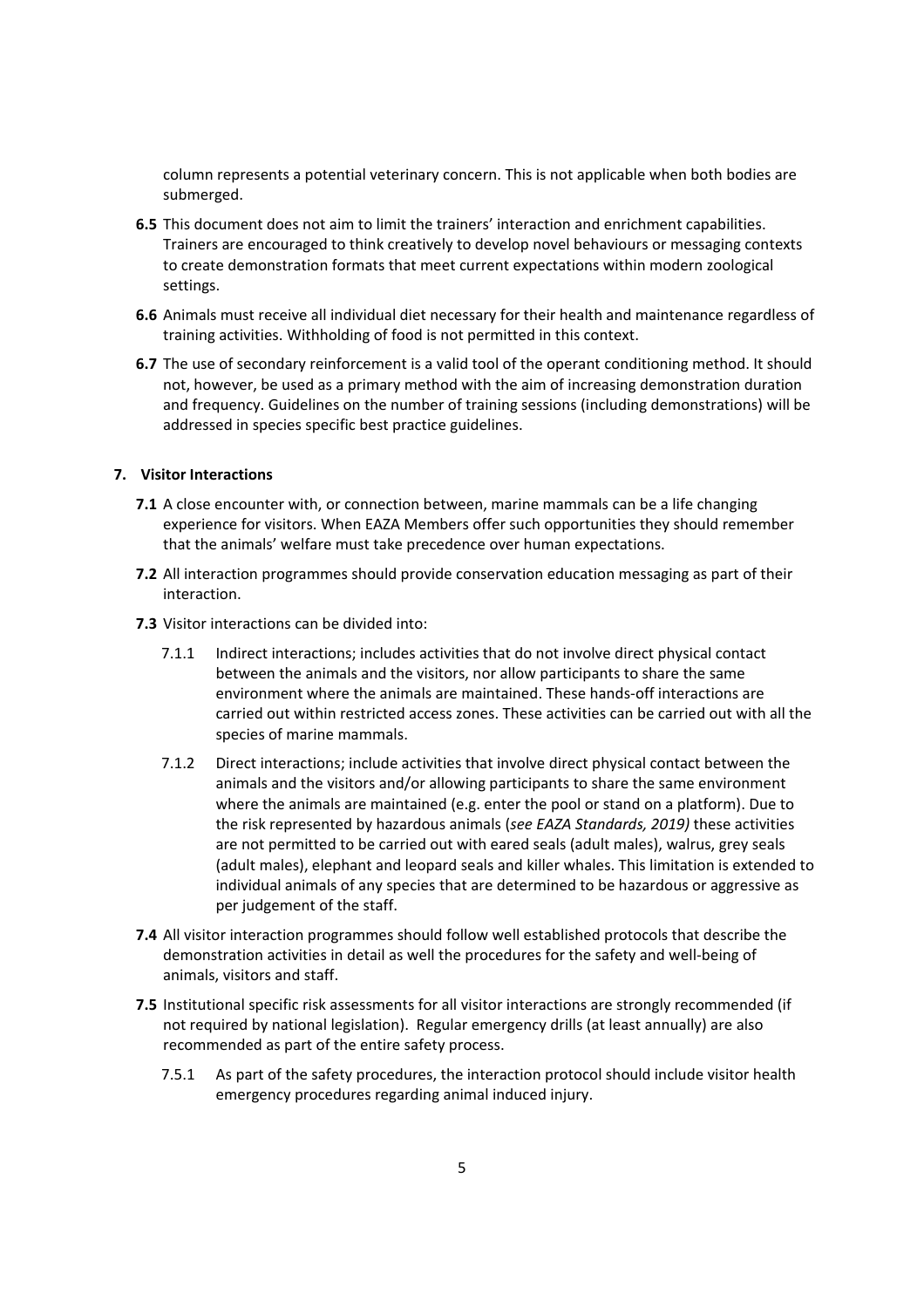- 7.5.2 Visitor access to animal areas should be strictly regulated. Visitors participating in the interaction should be given clear instructions and be guided by clearly marked access areas through the interaction pathways.
- 7.5.3 The safety section of the interaction protocol should include approved footwear and flotation devices for in water interactions, swimming ability requirements for deep water interactions and disabled visitor procedures. Clear instructions on the role and authority of the trainers including the right of the trainer to end the interaction at any time, should be communicated upfront.
- 7.5.4 As part of the interaction protocol a medical section should be available and include specific procedures to be carried out in case of immune compromised participants. Regular diagnostic and microbiological screening for both animals and water should be carried out.
- 7.5.5 A tailor-made hygiene section should always be part of the interaction protocol and at minimum include a safe disinfection procedure and direct hand washing ‐or showering in case of visitor entering the water‐ before and after the interaction.
- **7.6** Direct and Indirect visitor encounter:
	- 7.6.1 Play and enrichment opportunities (hose play, ball toss, frozen enrichment, etc) with visitors are encouraged, benefitting both human and animal.
	- 7.6.2 Beaching is a natural behaviour for cetaceans and can occur voluntarily but should not be part of daily visitor interactions and should be limited to husbandry/veterinary behaviours or use in demonstrations.
	- 7.6.3 Time used for photo posing should be limited, and focused on VIP tours, behind the scenes tours or educational camps. Photo posing recommendations will be outlined in the species specific EAZA best practice guidelines.
	- 7.6.4 Kissing/hugging behaviours are not recommended due to health and safety risks
	- **7.7** Feeding by visitors (where legally allowed) should only be carried out under control of a trainer and in full respect of the individual animal's diet; free feed pools with purchased fish portions must not be carried out.
	- **7.8** Animal welfare protocols must ensure that the interaction programme is aligned with the EAZA Standards and available best practice guidelines. The protocols should outline the facilities' policy on frequency of participation (how often an animal participates in an interaction programme) and the policy for removing an animal from a scheduled programme due to health or behavioural changes, dietary prescriptions, reproductive state, etc.

## **8. Messaging and Conservation Education**

**8.1** Conservation education must be the aim of the demonstration as per the EAZA Standards. Current topics such as single‐use plastics, over fishing, by catch, etc. could all be delivered within the demonstration to encourage behavioural change opportunities among our visitors. Conservation status in the wild, threats to habitats, and the zoo community's role in conservation and research are also potential topics.